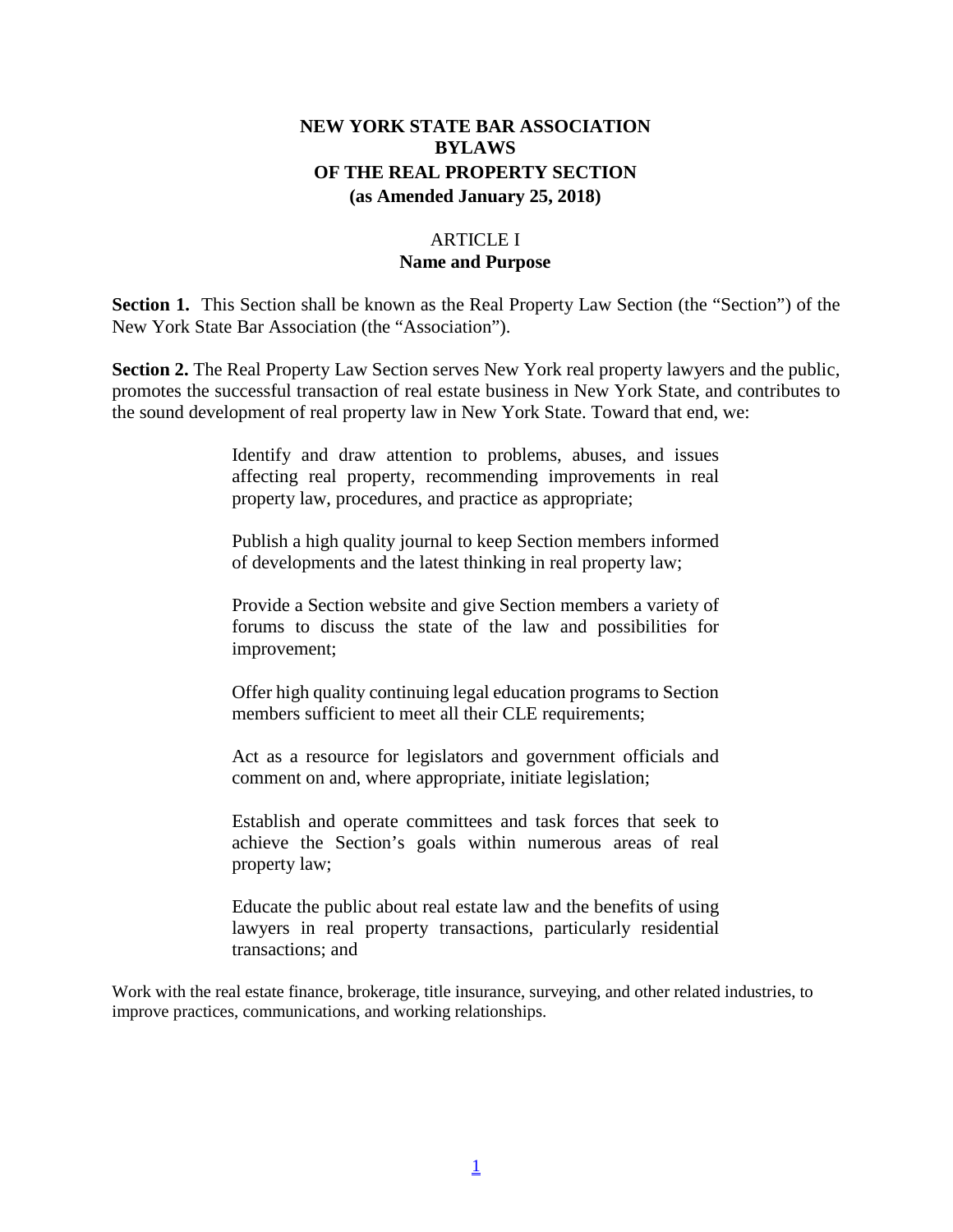#### ARTICLE II **Membership**

**Section 1**. Any member of the Association shall be eligible for membership in the Section, and shall be enrolled as a member of the Section upon application to the Section Secretary and payment of such annual dues as shall be determined by the Executive Committee of the Section.

#### ARTICLE III **Officers and Executive Committee**

**Section 1.** Officers. The officers of the Section shall be the Chair, First Vice-Chair, Second Vice-Chair and Secretary. Only the Secretary shall be elected at the Section's Annual Meeting. The First Vice-Chair, upon completion of his or her term, shall automatically become Chair of the Section. The Second Vice-Chair, upon completion of his or her term, shall automatically become First Vice-Chair. The Secretary, upon completion of his or her term, shall automatically become Second Vice-Chair.

Section 2. Chairs of Standing Committees. The Chairs of the Standing Committees shall be appointed by the Chair.

**Section 3.** District Representatives and Out-of-State Representatives. Up to two District Representatives may be appointed by the Chair (one of whom from each District shall be designated by the Chair as a voting member, the other may vote in the absence of the voting member) from each Judicial District in the State. In addition, two out-of-state members, who are not residents of and do not practice in the State of New York, may be appointed by the chair, both of whom shall be voting members. In the event of a vacancy, the Chair may appoint a District Representative and Out-of-State Representative to serve until the beginning of the next yearly term under Section 6 of Article V of these By-Laws.

**Section 4.** Delegates to the House of Delegates. The Section's Delegates to the House of Delegates shall be appointed and any vacancies in such offices filled in accordance with the rules of the New York State Bar Association House of Delegates and the rules established by the Executive Committee from time to time.

**Section 5.** Members of the Executive Committee. The Chair, the First Vice-Chair, the Second Vice-Chair, the Secretary, Chairs of Standing Committees, the past Chairs of the Section, the Section's delegates to the House of Delegates, Members-at-Large, District Representatives, and Administrative Officers and Chairs of Administrative Committees designated as such by the Chair shall comprise the Executive Committee.

**Section 6.** Ad Hoc Committees and Task Forces. The chairs and members of ad hoc committees and task forces shall be appointed by, and shall serve at the pleasure of, the Chair. The chairs of such ad hoc committees and task forces shall not be considered members of the Executive Committee solely by reason of such positions.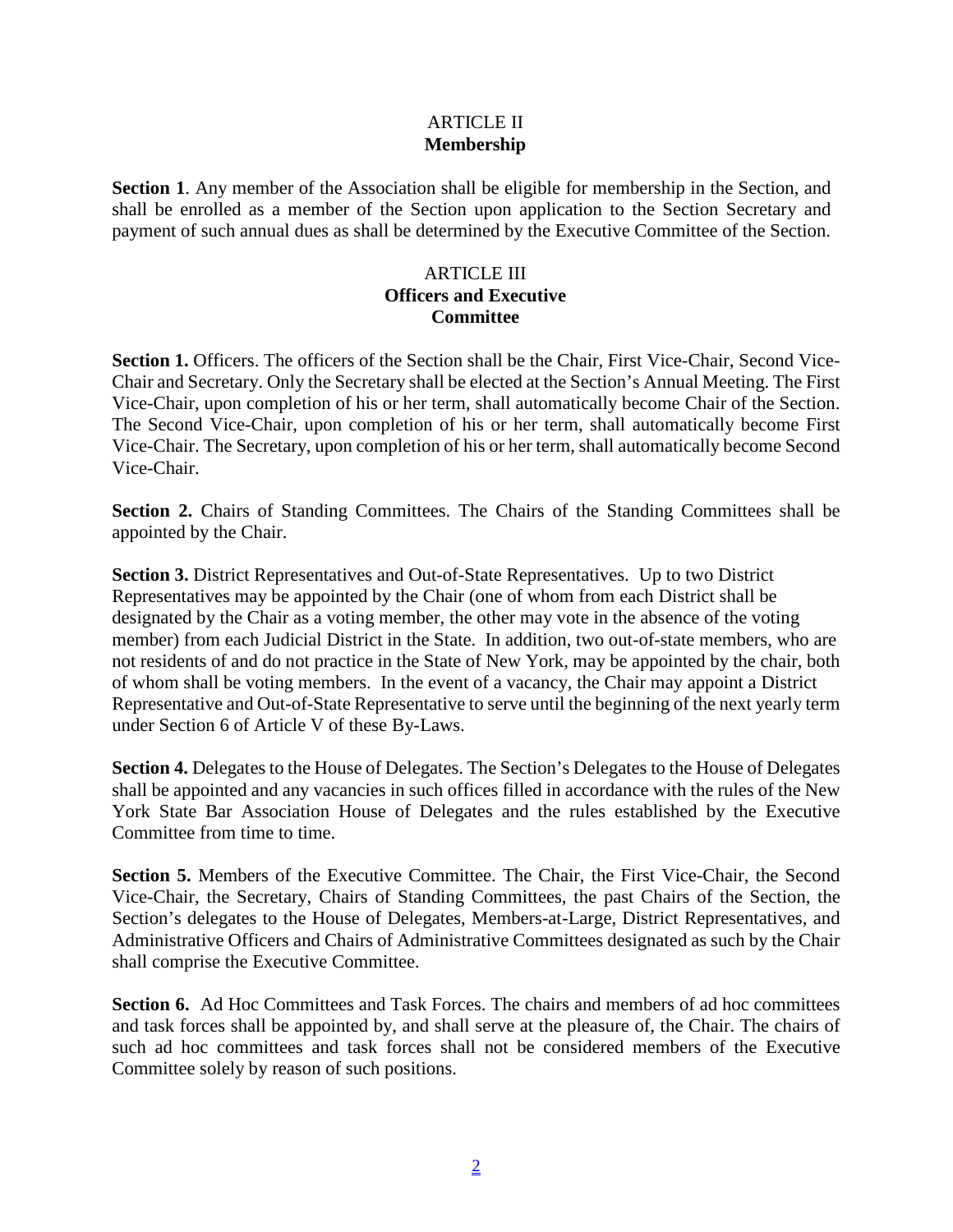**Section 7.** Terms of Office. All members of the Executive Committee will hold office for a term beginning June 1 and ending the following May 31. Chairs of Standing Committees, District Representatives and Members-at-Large shall be appointed for up to seven consecutive one-year terms. In circumstances where it is to the benefit of the Section, Chairs of Standing Committees may be permitted to serve more than seven consecutive one-year terms, but not, in any case, more than ten consecutive one-year terms.

**Section 8.** Members-at-Large. Up to ten Members-at-Large shall be appointed by the Chair.

Section 9. Administrative Officers and Committees. The Chair may appoint or create up to a total of ten Administrative Officers and/or Administrative Committees (each Chair and Committee having one vote) as the Chair sees fit (such as Budget Officer, Technology Officer and Membership Officer), who shall serve at the pleasure of the Chair. Such officers and chairs of such Administrative Committees may be designated as members of the Executive Committee.

**Section 10.** Emeritus Members. The Chair may appoint up to a total of four Emeritus Members, for renewable one-year terms, who shall be nonvoting members of the Executive Committee.

## ARTICLE IV **Nomination of Secretary**

**Section 1.** The Nominating Committee shall consist of the following five members: the Nominating Committee Chair, who shall be the immediate past chair of the Section, the two past chairs prior to the immediate past chair, and two additional members appointed by the current Section Chair prior to the Annual Meeting of the Section. The committee shall make and report to the Section the nomination for the office of Secretary. The report of the Nominating Committee shall be circulated to the members of the Section not less than 20 days prior to the date of the Annual Meeting of the Section. Additional nominations may be made upon a petition made by 50 members of the Section and such nominations, if filed with the Secretary at least 10 days before the date of the Annual Meeting of the Section, shall be voted upon.

## ARTICLE V **Duties of the Officers and of the Executive Committee**

**Section 1.** Chair: The Chair shall preside at all meetings of the Section and of the Executive Committee, and shall perform such duties and acts as usually pertain to the office of Chair.

**Section 2.** Vice-Chairs: The First Vice-Chair and the Second Vice-Chair shall assist the Chair in the performance of his or her duties when requested to do so.

**Section 3.** Secretary: The Secretary shall be the custodian of all books, papers, documents and other property of the Section, except money. The Secretary shall keep a true record of the proceedings at all meetings of the Section and of the Executive Committee, and shall mail or cause to be mailed notices of all meetings of the Executive Committee.

**Section 4.** Executive Committee: The Executive Committee shall have general supervision and control of the affairs of the Section subject to the Bylaws of the Association and the Bylaws of the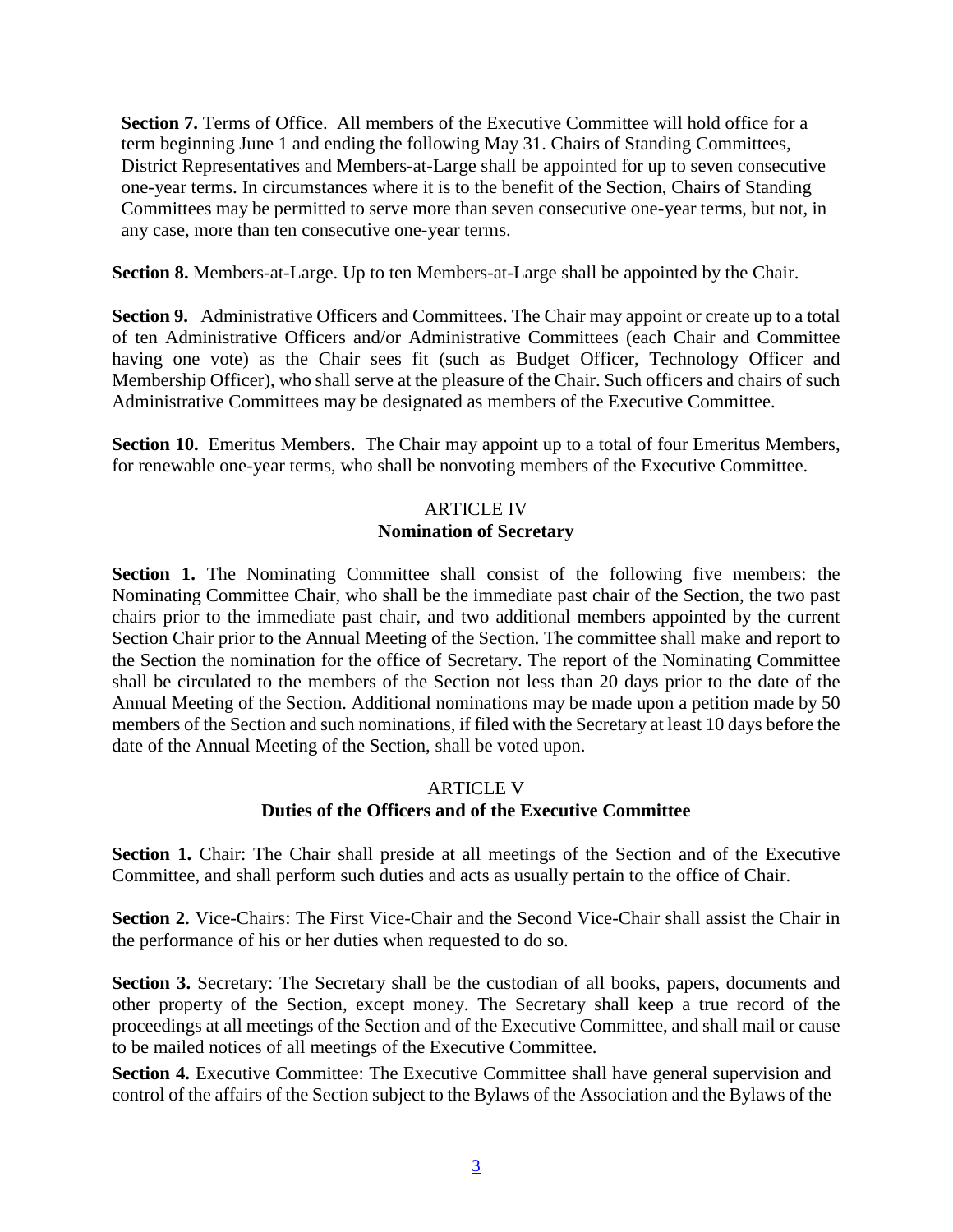Section. It shall be responsible for the authorization of all commitments and contracts which shall entail the payment of monies, for the expenditure of all monies collected by the Section or appropriated for the use and benefit of the Section. The Executive Committee shall have the right to authorize one or more members of the Executive Committee to act on its behalf and to take action within specified parameters which shall be deemed to constitute the action of the Executive Committee itself. The Executive Committee shall adopt its own rules of procedure, including rules as to the number of its members who shall constitute a quorum, the time and place of its meetings, and notices of meetings to be given to its members; it may adopt rules declaring vacancies to exist in its Executive Committee upon failure of elected members to attend meetings.

Section 5. Officers: During the periods between meetings of the Executive Committee, the Officers, by majority vote, shall have the power to act on those matters which the Officers reasonably determine should be addressed prior to the next scheduled meeting of the Executive Committee.

**Section 6.** Vacancies: (a) On the death, resignation or during the disability of the Chair, the First Vice-Chair shall perform the duties of the Chair for the remainder of the First Vice-Chair's term, except in the case of the Chair's disability, and then only for so much of the term as the disability continues. On the death, resignation or during the disability of the First Vice-Chair, the Second Vice-Chair shall perform the duties of the First Vice-Chair for the remainder of the First Vice-Chair's term, except in the case of the First Vice-Chair's disability, and then only for so much of the term as the disability continues. On the death, resignation or during the disability of the Second Vice-Chair, the Secretary shall perform the duties of the Second Vice-Chair for the remainder of the Second Vice-Chair's term, except in the case of the Second Vice-Chair's disability, and then only for so much of the term as the disability continues. During such period, the Secretary shall also continue to perform the duties of Secretary as well as those of the Second Vice-Chair.

(b) In the event that more than one vacancy has occurred, the method of filling vacancies set forth in Section 6(a), above, shall operate to have the remaining officers move to the higher offices, so that the offices of Chair and as many of the other officers as possible shall be filled. In such case, the Executive Committee, during the interim between the Annual Meetings of the Section, may fill any remaining vacancies in the various offices for the remainder of the current term only. In such event, the Nominating Committee shall nominate the Secretary and as many other officers as shall be required to complete the ranks of the officers for the following year.

(c) Except for those positions appointed by the Chair, the Executive Committee may also fill any vacancy arising in the Committee during the interim between Annual Meetings of the Section. Officers and Executive Committee members so elected shall serve the remaining portion of the current term only.

**Section 7.** Removal: The Executive Committee shall have the power to remove any of its members for any cause which a two-thirds majority of the Committee determines to be in the best interest of the Section or by majority vote for violation of such other rules as the Executive Committee shall establish from time to time.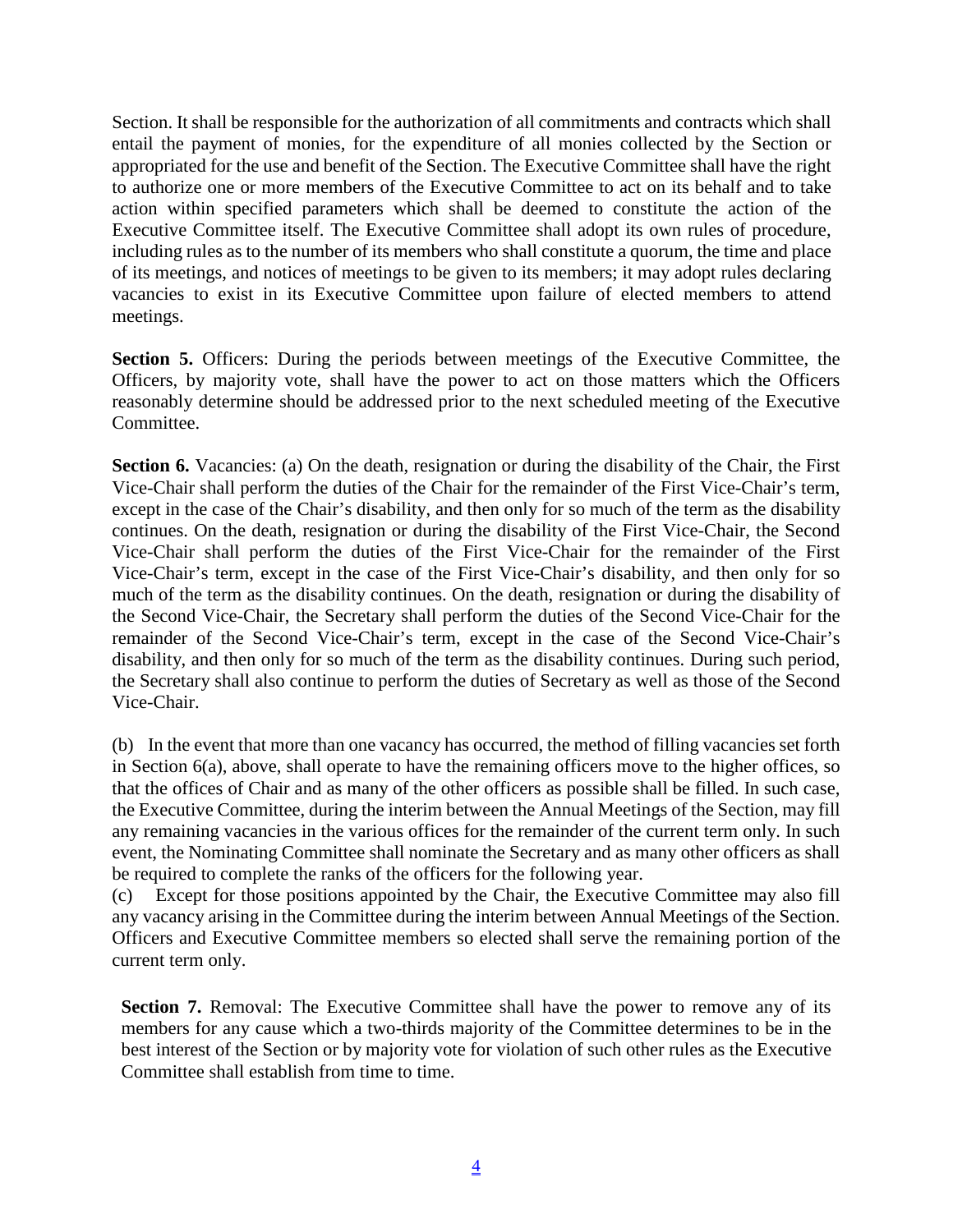#### ARTICLE VI **Committees**

**Section 1.** The Chair of the Section shall create such Standing Committees, ad hoc committees and task forces in the Section as shall from time to time be determined, subject, however, to the right of the Executive Committee to rescind any such committee or task force. The Chair shall have the power to appoint members of the Section to serve on committees to perform the different phases of the work to be handled by each committee. Chairs of the Standing Committees shall also have the right to appoint members of their committees. The committees shall make recommendations to the Executive Committee for action. No action of a committee is effective unless approved by the Executive Committee. Each Chair of a Standing Committee shall mail or cause to be mailed notices of all meetings of such Standing Committee to his or her Standing Committee members and members of the Executive Committee.

# ARTICLE VII

# **Meetings of the Real Property Law Section**

**Section 1.** The Annual Meeting of the Section shall be held during the week in which the Annual Meeting of the Association is held. Regional meetings may be held from time to time during the interim between Annual Meetings at such times and places as may be designated by the Chair.

**Section 2.** The members of the Section present at any meeting shall constitute a quorum for the transaction of business.

**Section 3.** All binding action of the Section shall be by majority vote of the members present.

# ARTICLE VIII **Meetings of the Executive Committee**

**Section 1.** Regular meetings of the Executive Committee shall take place at the Annual Meeting of the Association and at the additional meeting of the Section which is typically held in the summer or fall.

**Section 2.** Additional meetings of the Executive Committee shall take place as scheduled by the Chair, with a minimum of two (2) additional meetings to take place each year.

## ARTICLE IX **Meetings and Notices by Telephonic or Communications Equipment**

**Section 1.** The Officers and any committee, including the Executive Committee, upon not less than 24 hours' notice, may conduct a meeting by means of a conference telephone, other communications equipment or other means allowing all members participating in the meeting to hear each other at the same time. Participation by such means shall constitute presence in person at a meeting. A written record of all action taken at such meetings shall be maintained.